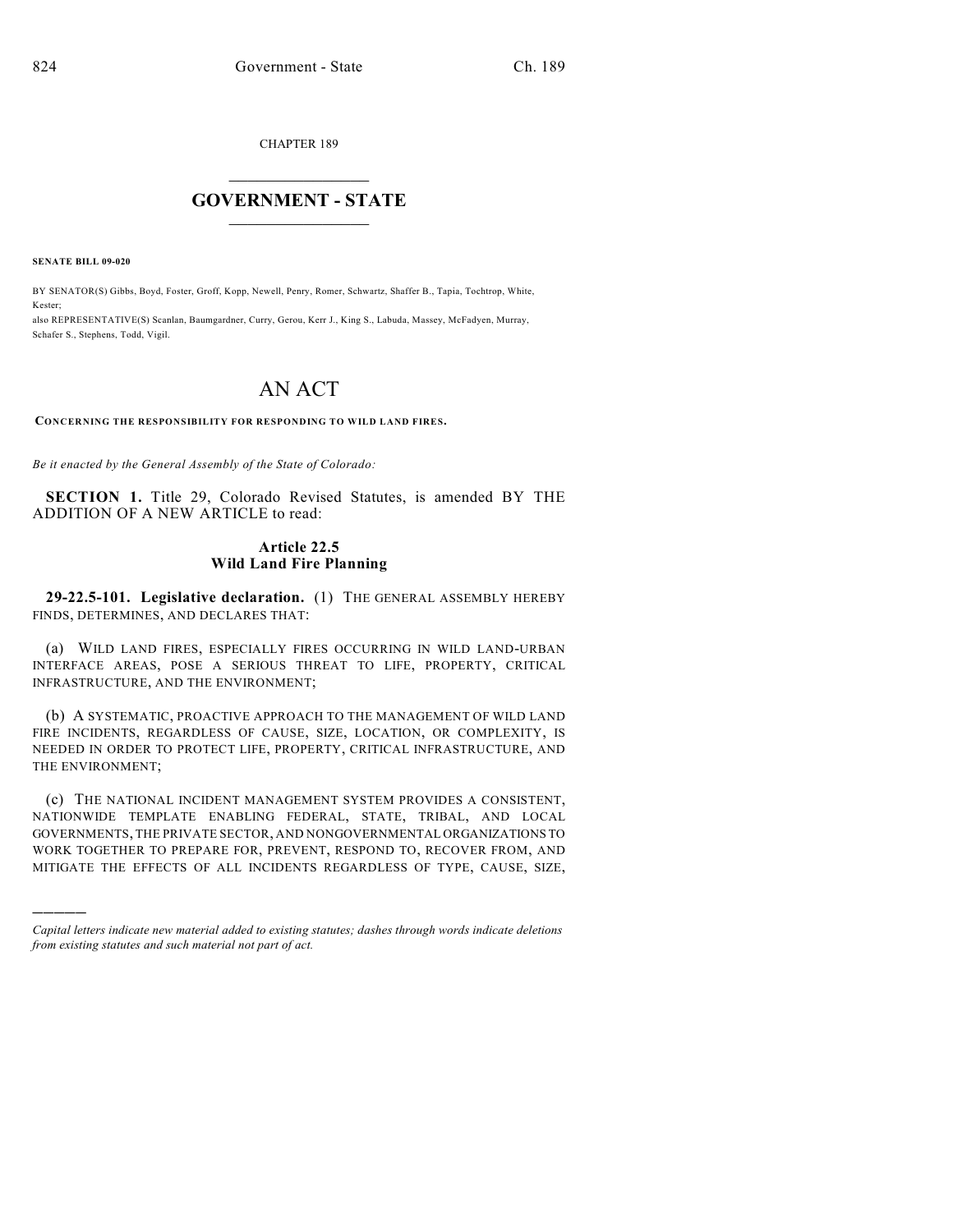LOCATION, OR COMPLEXITY, AND SHOULD BE THE FOUNDATION FOR THE MANAGEMENT OF WILD LAND FIRE INCIDENTS;

(d) THE DEVELOPMENT OF A COUNTY WILD LAND FIRE PLAN, IN COOPERATION AMONG THE SHERIFF, THE FIRE CHIEFS, AND THE BOARD OF COUNTY COMMISSIONERS OF THE COUNTY AND BASED ON THE RESOURCE CAPABILITIES SPECIFIC TO THE COUNTY, WILL ASSIST IN CLARIFYING THE ROLES AND RESPONSIBILITIES OF LOCAL EMERGENCY RESPONSE AGENCIES, IN THE MANAGEMENT OF WILD LAND FIRE INCIDENTS AND, FOR THESE REASONS, THE DEVELOPMENT OF SUCH A PLAN IS ENCOURAGED;

(e) MANY OF THE ELEMENTS OF A COUNTY WILD LAND FIRE PLAN MAY ALREADY EXIST IN COMMUNITY WILDFIRE PROTECTION PLANS, OTHER COUNTY FIRE PLANS, COUNTY ALL-HAZARDS PREPAREDNESS PLANS, OR ANNUAL OPERATING PLANS, AND THESE ELEMENTS SHOULD BE BROUGHT TOGETHER, IN COOPERATION BETWEEN THE SHERIFF AND THE FIRE CHIEFS OF THE COUNTY, INTO A COUNTY WILD LAND FIRE PLAN; AND

(f) THE PROVISIONS OF THIS ARTICLE ARE INTENDED TO CLARIFY AND IDENTIFY SPECIFIC STATE AND LOCAL ROLES, RESPONSIBILITIES, AND AUTHORITIES FOR MANAGING PRAIRIE, FOREST, OR WILD LAND FIRE INCIDENTS THAT RANGE FROM THE SMALL SCALE LOCAL TO LARGE SCALE MULTI-JURISDICTIONAL OR CATASTROPHIC FIRES IN ORDER TO PROTECT LIFE, PROPERTY, CRITICAL INFRASTRUCTURE, AND THE ENVIRONMENT.

**29-22.5-102. Definitions.** AS USED IN THIS ARTICLE, UNLESS THE CONTEXT OTHERWISE REQUIRES:

(1) "FOREST SERVICE" MEANS THE COLORADO STATE FOREST SERVICE IDENTIFIED IN SECTION 23-31-302, C.R.S.

(2) "INCIDENT COMMAND SYSTEM" MEANS A STANDARDIZED, ON-SCENE, ALL-HAZARD INCIDENT MANAGEMENT CONCEPT THAT IS AN INTEGRAL PART OF THE NATIONAL INCIDENT MANAGEMENT SYSTEM.

(3) "INCIDENT COMMANDER" MEANS THE INDIVIDUAL RESPONSIBLE FOR THE OVERALL MANAGEMENT OF THE INCIDENT INCLUDING DEVELOPING INCIDENT OBJECTIVES AND MANAGING ALL INCIDENT OPERATIONS, BY VIRTUE OF EXPLICIT LEGAL, AGENCY, OR DELEGATED AUTHORITY.

(4) "LOCAL INCIDENT MANAGEMENT TEAM" MEANS A SINGLE OR MULTI-AGENCY TEAM OF CAPABLE INDIVIDUALS FORMED AND MANAGED AT THE LOCAL OR COUNTY LEVEL AND CREATED OR ACTIVATED WHEN NECESSARY TO PROVIDE THE COMMAND AND CONTROL INFRASTRUCTURE REQUIRED TO MANAGE A MAJOR OR COMPLEX INCIDENT REQUIRING A SIGNIFICANT NUMBER OF LOCAL AND MUTUAL AID RESOURCES.

(5) "MUTUAL AID AGREEMENT" MEANS A WRITTEN AGREEMENT BETWEEN OR AMONG FEDERAL, STATE, AND LOCAL AGENCIES IN WHICH THE AGENCIES AGREE TO ASSIST ONE ANOTHER UPON REQUEST BY FURNISHING SUCH RESOURCES AS PERSONNEL AND EQUIPMENT.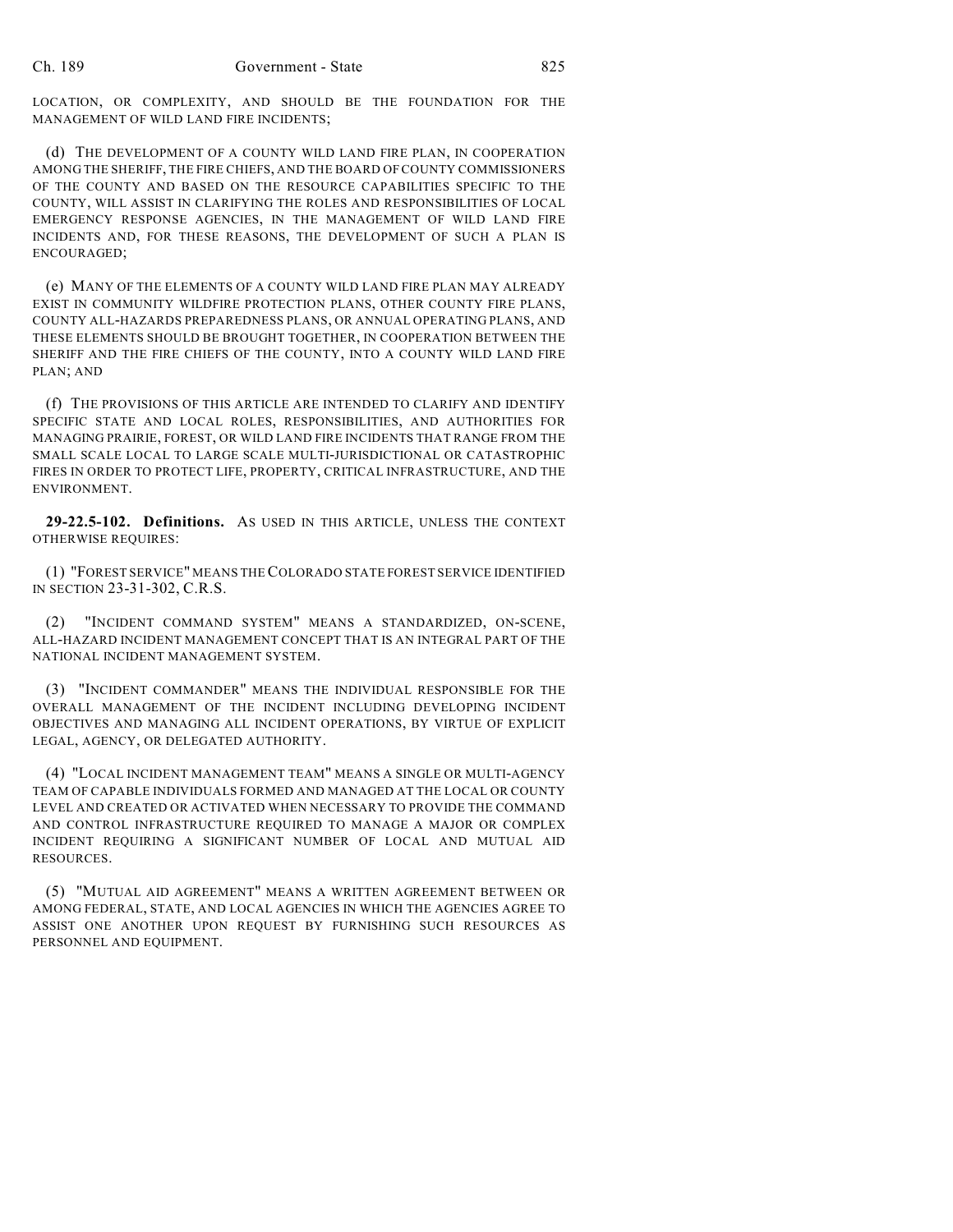(6) "NATIONAL INCIDENT MANAGEMENT SYSTEM" OR "NIMS" MEANS THE NATIONAL COMMAND AND MANAGEMENT SYSTEM DEVELOPED BY THE U.S. DEPARTMENT OF HOMELAND SECURITY. NIMS PROVIDES A UNIFIED APPROACH TO INCIDENT MANAGEMENT; STANDARD COMMAND AND MANAGEMENT STRUCTURES; AND EMPHASIS ON PREPAREDNESS, MUTUAL AID, AND RESOURCE MANAGEMENT.

(7) "PRESCRIBED FIRE" MEANS ANY FIRE IGNITED BY FEDERAL, STATE, OR LOCAL FOREST OR LAND MANAGERS OR PRIVATE PROPERTY OWNERS TO MEET SPECIFIC FIRE PROTECTION OR MITIGATION OBJECTIVES.

(8) "UNIFIED COMMAND" MEANS THE INCIDENT COMMANDERS REPRESENTING AGENCIES OR JURISDICTIONS THAT SHARE RESPONSIBILITY FOR THE INCIDENT MANAGE THE RESPONSE FROM A SINGLE INCIDENT COMMAND POST, ALLOWING AGENCIES WITH DIFFERENT LEGAL, GEOGRAPHIC, AND FUNCTIONAL AUTHORITIES AND RESPONSIBILITIES TO WORK TOGETHER EFFECTIVELY WITHOUT AFFECTING INDIVIDUAL AGENCY AUTHORITY, RESPONSIBILITY, OR ACCOUNTABILITY.

(9) "WILD LAND AREA" MEANS AN AREA IN WHICH DEVELOPMENT IS ESSENTIALLY NONEXISTENT, EXCEPT FOR ROADS, RAILROADS, POWER LINES, AND SIMILAR INFRASTRUCTURE, AND IN WHICH STRUCTURES, IF PRESENT, ARE WIDELY SCATTERED.

(10) "WILD LAND FIRE" MEANS AN UNPLANNED OR UNWANTED FIRE IN A WILD LAND AREA, INCLUDING UNAUTHORIZED HUMAN-CAUSED FIRES, OUT-OF-CONTROL PRESCRIBED FIRES, AND ALL OTHER FIRES IN WILD LAND AREAS WHERE THE OBJECTIVE IS TO EXTINGUISH THE FIRE.

**29-22.5-103. Wild land fires – general authority and responsibilities.** (1) (a) THE CHIEF OF THE FIRE DEPARTMENT IN EACH FIRE PROTECTION DISTRICT IN THE STATE IS RESPONSIBLE FOR THE MANAGEMENT OF WILD LAND FIRES THAT OCCUR WITHIN THE BOUNDARIES OF HIS OR HER DISTRICT AND THAT ARE WITHIN THE CAPABILITY OF THE FIRE DISTRICT TO CONTROL OR EXTINGUISH IN ACCORDANCE WITH THE PROVISIONS OF SECTION 32-1-1002 (3) (a), C.R.S.

(b) THE FIRE CHIEF MAY UTILIZE MUTUAL AID AGREEMENTS AND UNIFIED COMMAND WITH NEIGHBORING FIRE PROTECTION DISTRICTS TO SUPPRESS AND CONTROL FIRES THAT CROSS OR THREATEN TO CROSS THE BOUNDARIES OF THE DISTRICT.

(c) THE FIRE CHIEF MAY TRANSFER ANY DUTY OR RESPONSIBILITY THE FIRE CHIEF MAY ASSUME UNDER THIS SECTION TO THE COUNTY SHERIFF WITH THE CONCURRENCE OF THE SHERIFF.

(d) THE FIRE CHIEF SHALL NOT SEEK REIMBURSEMENT FROM THE COUNTY FOR EXPENSES INCURRED BY THE DISTRICT FOR THEIR OWN APPARATUS, EQUIPMENT, AND PERSONNEL USED IN CONTAINING OR SUPPRESSING A WILDFIRE OCCURRING ON PRIVATE PROPERTY WITHIN THE BOUNDARIES OF THE DISTRICT.

(2) (a) THE SHERIFF IS THE FIRE WARDEN OF THE COUNTY AND IS RESPONSIBLE FOR THE PLANNING FOR, AND THE COORDINATION OF, EFFORTS TO SUPPRESS WILDFIRES OCCURRING IN THE UNINCORPORATED AREA OF THE COUNTY OUTSIDE THE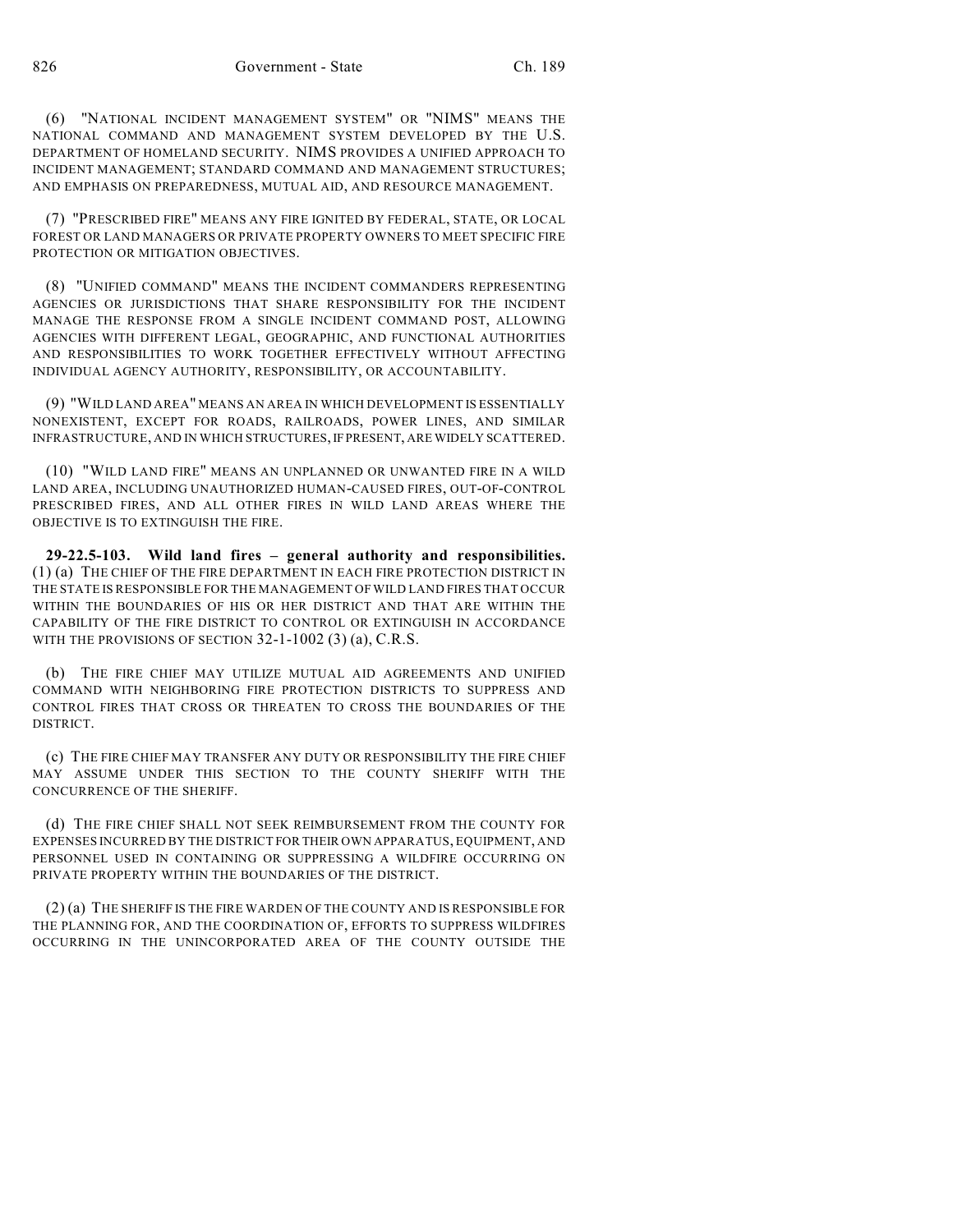BOUNDARIES OF A FIRE PROTECTION DISTRICT OR THAT EXCEED THE CAPABILITIES OF THE FIRE PROTECTION DISTRICT TO CONTROL OR EXTINGUISH IN ACCORDANCE WITH THE PROVISIONS OF SECTION 30-10-513, C.R.S.

(b) IN THE CASE OF A WILDFIRE THAT EXCEEDS THE CAPABILITIES OF THE FIRE PROTECTION DISTRICT TO CONTROL OR EXTINGUISH AND THAT REQUIRES MUTUAL AID AND OUTSIDE RESOURCES, THE SHERIFF SHALL APPOINT A LOCAL INCIDENT MANAGEMENT TEAM TO PROVIDE THE COMMAND AND CONTROL INFRASTRUCTURE REQUIRED TO MANAGE THE FIRE. THE SHERIFF SHALL ASSUME FINANCIAL RESPONSIBILITY FOR FIRE FIGHTING EFFORTS ON BEHALF OF THE COUNTY AND THE AUTHORITY FOR THE ORDERING AND MONITORING OF RESOURCES.

(c) IN THE CASE OF A WILDFIRE THAT EXCEEDS THE CAPABILITY OF THE COUNTY TO CONTROL OR EXTINGUISH, THE SHERIFF SHALL BE RESPONSIBLE FOR SEEKING THE ASSISTANCE OF THE STATE, BY REQUESTING ASSISTANCE FROM THE FOREST SERVICE. THE SHERIFF AND THE STATE FORESTER SHALL ENTER INTO AN AGREEMENT CONCERNING THE TRANSFER OF AUTHORITY AND RESPONSIBILITY FOR FIRE SUPPRESSION AND THE RETENTION OF RESPONSIBILITIES UNDER A UNIFIED COMMAND STRUCTURE.

(3) (a) THE FOREST SERVICE SHALL BE THE LEAD STATE AGENCY FOR WILD LAND FIRE SUPPRESSION AS IDENTIFIED IN THE COLORADO STATE EMERGENCY OPERATIONS PLAN AND IN ACCORDANCE WITH THE PROVISIONS OF SECTION 23-31-301, C.R.S.

(b) THE FOREST SERVICE MAY PROVIDE LAND MANAGEMENT AND WILD LAND FIRE MANAGEMENT SERVICES TO OTHER STATE AGENCIES BY MEANS OF MEMORANDA OF UNDERSTANDING OR RELATED FORMS OF COOPERATIVE AGREEMENTS.

(c) IN CASE OF A WILD LAND FIRE THAT EXCEEDS THE CAPABILITY OF THE COUNTY TO CONTROL OR EXTINGUISH, THE FOREST SERVICE MAY ASSIST THE SHERIFF IN CONTROLLING OR EXTINGUISHING SUCH FIRES, AND MAY ASSUME COMMAND OF SUCH INCIDENTS WITH THE CONCURRENCE OF THE SHERIFF UNDER A UNIFIED COMMAND STRUCTURE.

(d) AT THE REQUEST OF THE SHERIFF, THE FOREST SERVICE MAY ASSIST IN THE DEVELOPMENT OR MODIFICATION OF THE COUNTY WILDFIRE PREPAREDNESS PLAN.

(4) NOTWITHSTANDING ANY OTHER PROVISION OF LAW, AND SUBJECT TO THE PROVISIONS OF ANY LOCAL OR REGIONAL MUTUAL AID AGREEMENTS OR PLANS FOR WILD LAND FIRE RESPONSE, THE FIRST EMERGENCY RESPONSE AGENCY TO ARRIVE AT THE SCENE OF A WILD LAND FIRE, REGARDLESS OF WHETHER THE INCIDENT OCCURS WITHIN ITS JURISDICTION, SHALL ACT AS INCIDENT COMMANDER AND BE RESPONSIBLE FOR THE INITIAL EMERGENCY ACTION NECESSARY TO CONTROL THE WILD LAND FIRE OR TO PROTECT LIFE OR PROPERTY UNTIL THE EMERGENCY RESPONSE AGENCY THAT HAS JURISDICTION OVER THE INCIDENT SITE ARRIVES.

**29-22.5-104. County wildfire preparedness plan.** (1) THE SHERIFF OF EACH COUNTY MAY DEVELOP AND UPDATE AS NECESSARY A WILDFIRE PREPAREDNESS PLAN FOR THE UNINCORPORATED AREA OF THE COUNTY IN COOPERATION WITH ANY FIRE DISTRICT WITH JURISDICTION OVER SUCH UNINCORPORATED AREA. ANY SUCH PLAN SHALL: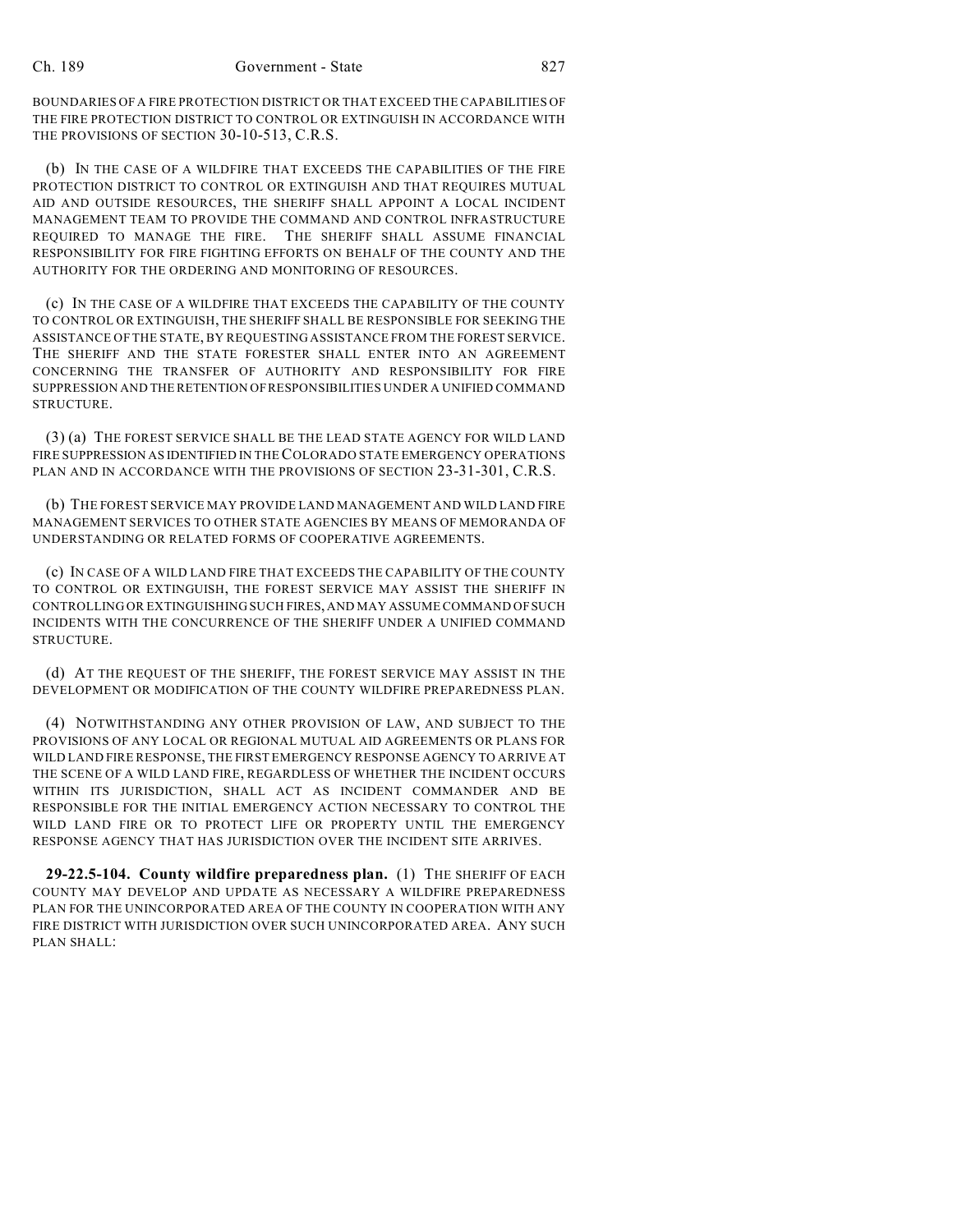828 Government - State Ch. 189

(a) IDENTIFY ALL PARTICIPANTS IN THE PLAN AND THEIR WILD LAND FIRE ROLES AND RESPONSIBILITIES, INCLUDING THEIR JURISDICTIONAL BOUNDARIES, THEIR FISCAL AND OPERATIONAL AUTHORITY AND RESPONSIBILITIES, A GENERAL DESCRIPTION OF THEIR WILD LAND FIRE RESPONSE CAPABILITIES, AND INCIDENT COMMAND STRUCTURE;

(b) DESCRIBE AVAILABLE EMERGENCY RESPONSE RESOURCES AND MUTUAL AID AND OTHER AGREEMENTS RELATED TO THE PLAN;

(c) DESCRIBE THE PROCEDURES FOR COOPERATION AND COORDINATION BETWEEN OR AMONG FEDERAL, STATE, COUNTY, AND LOCAL EMERGENCY RESPONSE AUTHORITIES; AND

(d) SPECIFY REIMBURSEMENT AND BILLING PROCEDURES.

(2) IT IS RECOGNIZED THAT MANY OF THE ELEMENTS DESCRIBED IN SUBSECTION (1) OF THIS SECTION MAY ALREADY EXIST IN COMMUNITY WILDFIRE PROTECTION PLANS, OTHER COUNTY FIRE PLANS, COUNTY ALL-HAZARDS PREPAREDNESS PLANS, OR ANNUAL OPERATING PLANS, AND THESE ELEMENTS COULD BE INTEGRATED, IN COOPERATION AMONG THE SHERIFF, THE FIRE CHIEFS, AND THE BOARD OF COUNTY COMMISSIONERS OF THE COUNTY, INTO A COUNTY WILD LAND FIRE PLAN.

(3) THE PLAN DEVELOPED PURSUANT TO SUBSECTION (1) OF THIS SECTION SHALL BE AGREED TO BY ALL PARTICIPANTS IN THE PLAN TO THE EXTENT PRACTICABLE.

(4) THE AUTHORIZATION TO DEVELOP A WILDFIRE PREPAREDNESS PLAN PURSUANT TO SUBSECTION (1) OF THIS SECTION SHALL NOT BE CONSTRUED TO REQUIRE THE SHERIFF TO PROVIDE AND MAINTAIN THE CAPABILITY FOR THE RESPONSE. THE SHERIFF MAY PROVIDE AND MAINTAIN RESPONSE CAPABILITY AS DESCRIBED IN THE PLAN DIRECTLY OR THROUGH MUTUAL AID OR OTHER AGREEMENTS.

(5) AT THE REQUEST OF THE SHERIFF, THE FOREST SERVICE MAY ASSIST IN THE DEVELOPMENT OR UPDATING OF THE COUNTY WILDFIRE PREPAREDNESS PLAN PURSUANT TO SUBSECTION (1) OF THIS SECTION.

(6) NOTHING IN THIS SECTION SHALL BE CONSTRUED TO AFFECT THE PROVISIONS OF SECTION 30-15-401.7, C.R.S., OR THE COMMUNITY WILDFIRE PROTECTION PLAN DEVELOPED PURSUANT TO SUCH SECTION.

**SECTION 2.** 23-31-303 (1), Colorado Revised Statutes, is amended to read:

**23-31-303. Funds available.** (1) The governor's emergency fund, or other funds available to the Colorado state forest service, may be used for the purpose of preventing and suppressing forest AND WILD LAND fires, in accordance with the provisions of part 21 of article 32 of title 24, C.R.S.

**SECTION 3.** 23-31-304, Colorado Revised Statutes, is amended to read:

**23-31-304. State responsibility determined.** The state forester shall determine, in consultation with local authorities and with the approval of the governor, geographic areas of the state, including wild land-urban interface areas, in which the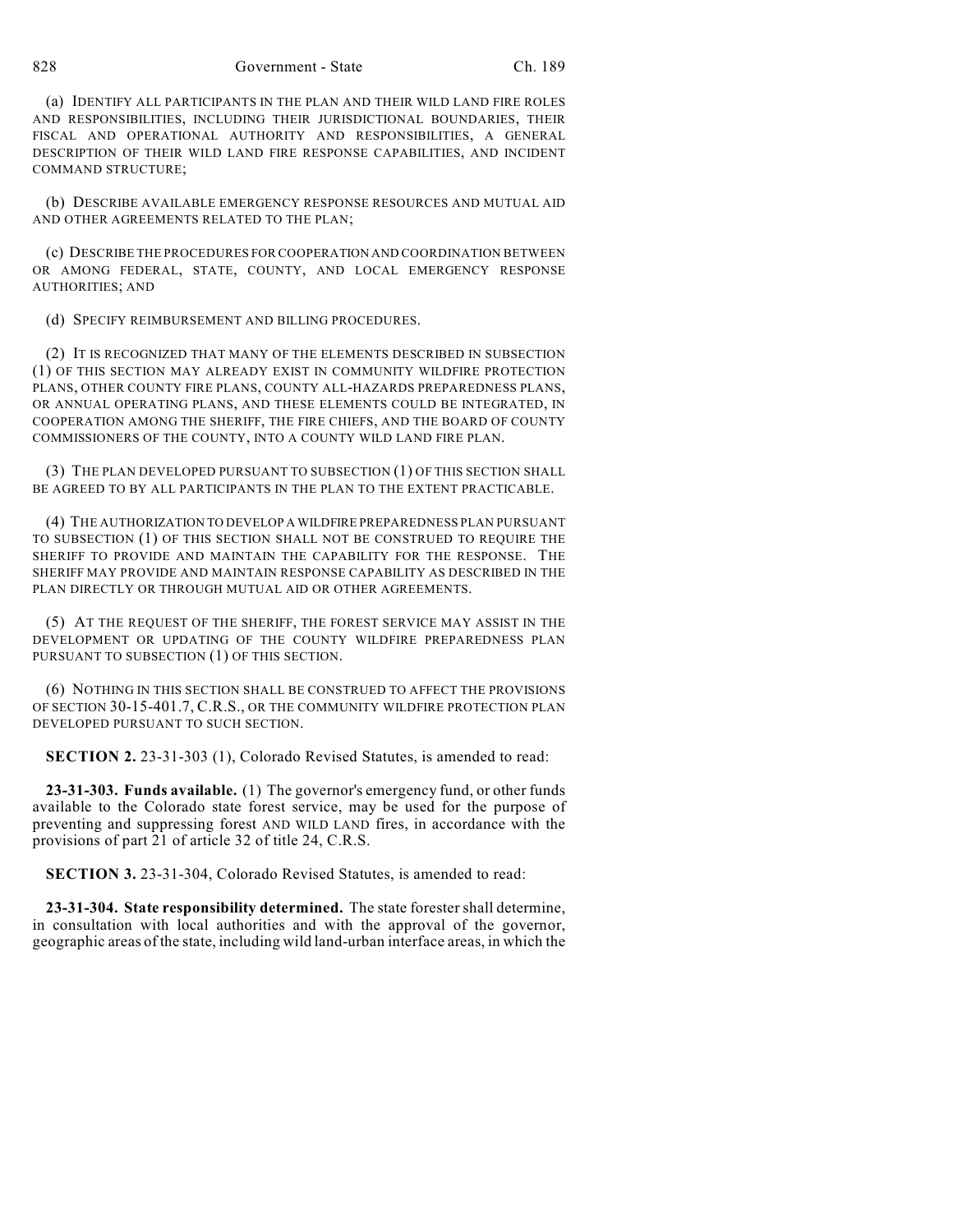state has a financial responsibility for managing forest AND WILD LAND fires. The management of fires in all other areas is primarily the responsibility of local or federal agencies, asthe case may be. The state forester may exclude all lands owned or controlled by the federal government or any agency thereof, and the state forester shall exclude all lands within the exterior boundaries of incorporated cities or towns.

**SECTION 4.** 30-10-512, Colorado Revised Statutes, is amended to read:

**30-10-512. Sheriff to act as fire warden.** The sheriff of every county, in addition to other duties, shall act as fire warden of his OR HER respective county AND IS RESPONSIBLE FOR THE COORDINATION OF FIRE SUPPRESSION EFFORTS in case of prairie, or forest fires, OR WILD LAND FIRES OCCURRING IN THE UNINCORPORATED AREA OF THE COUNTY OUTSIDE THE BOUNDARIES OF A FIRE PROTECTION DISTRICT, OR THAT EXCEED THE CAPABILITIES OF THE FIRE PROTECTION DISTRICT TO CONTROL OR EXTINGUISH.

**SECTION 5.** 30-10-513, Colorado Revised Statutes, is REPEALED AND REENACTED, WITH AMENDMENTS, to read:

**30-10-513. Duties of sheriff - coordination of fire suppression efforts for forest prairie, or wild land fire - expenses.** (1) (a) IT IS THE DUTY OF THE SHERIFF TO ASSUME THE RESPONSIBILITY FOR COORDINATING FIRE SUPPRESSION EFFORTS IN CASE OF ANY PRAIRIE, FOREST, OR WILD LAND FIRE OCCURRING IN THE UNINCORPORATED AREA OF THE COUNTY OUTSIDE THE BOUNDARIES OF A FIRE PROTECTION DISTRICT OR THAT EXCEED THE CAPABILITIES OF THE FIRE PROTECTION DISTRICT TO CONTROL OR EXTINGUISH.

(b) IN THE CASE OF A PRAIRIE, FOREST, OR WILD LAND FIRE OCCURRING WITHIN THE BOUNDARIES OF ONE OR MORE FIRE PROTECTION DISTRICTS AND THAT DO NOT EXCEED THE CAPABILITIES OF THE FIRE PROTECTION DISTRICT TO CONTROL OR EXTINGUISH, THE SHERIFF MAY ASSIST THE CHIEF OF THE FIRE PROTECTION DISTRICT IN CONTROLLING OR EXTINGUISHING SUCH FIRES, AND, IN CONNECTION WITH SUCH ASSISTANCE, THE SHERIFF MAY SOLICIT SUCH ADDITIONAL ASSISTANCE FROM SUCH PERSONS AS THE SHERIFF AND THE FIRE CHIEF DEEM NECESSARY. THE SHERIFF MAY ASSUME COMMAND OF SUCH INCIDENTS WITH THE CONCURRENCE OF THE FIRE CHIEF.

(c) IN THE CASE OF A PRAIRIE, FOREST, OR WILD LAND FIRE THAT EXCEEDS THE CAPABILITIES OF THE FIRE PROTECTION DISTRICT TO CONTROL OR EXTINGUISH AND THAT REQUIRES MUTUAL AID AND OUTSIDE RESOURCES, THE SHERIFF SHALL APPOINT A LOCAL INCIDENT MANAGEMENT TEAM TO PROVIDE THE COMMAND AND CONTROL INFRASTRUCTURE REQUIRED TO MANAGE THE FIRE. THE SHERIFF SHALL ASSUME FINANCIAL RESPONSIBILITY FOR FIRE FIGHTING EFFORTS ON BEHALF OF THE COUNTY AND THE AUTHORITY FOR THE ORDERING AND MONITORING OF RESOURCES.

(d) WHEN A WILDFIRE EXCEEDS THE CAPABILITY OF THE COUNTY TO CONTROL OR EXTINGUISH, THE SHERIFF SHALL BE RESPONSIBLE FOR SEEKING THE ASSISTANCE OF THE STATE BY REQUESTING ASSISTANCE FROM THE FOREST SERVICE. THE SHERIFF AND THE STATE FORESTER SHALL ENTER INTO AN AGREEMENT CONCERNING THE TRANSFER OF AUTHORITY AND RESPONSIBILITY FOR FIRE SUPPRESSION AND THE RETENTION OF RESPONSIBILITIES UNDER A UNIFIED COMMAND STRUCTURE.